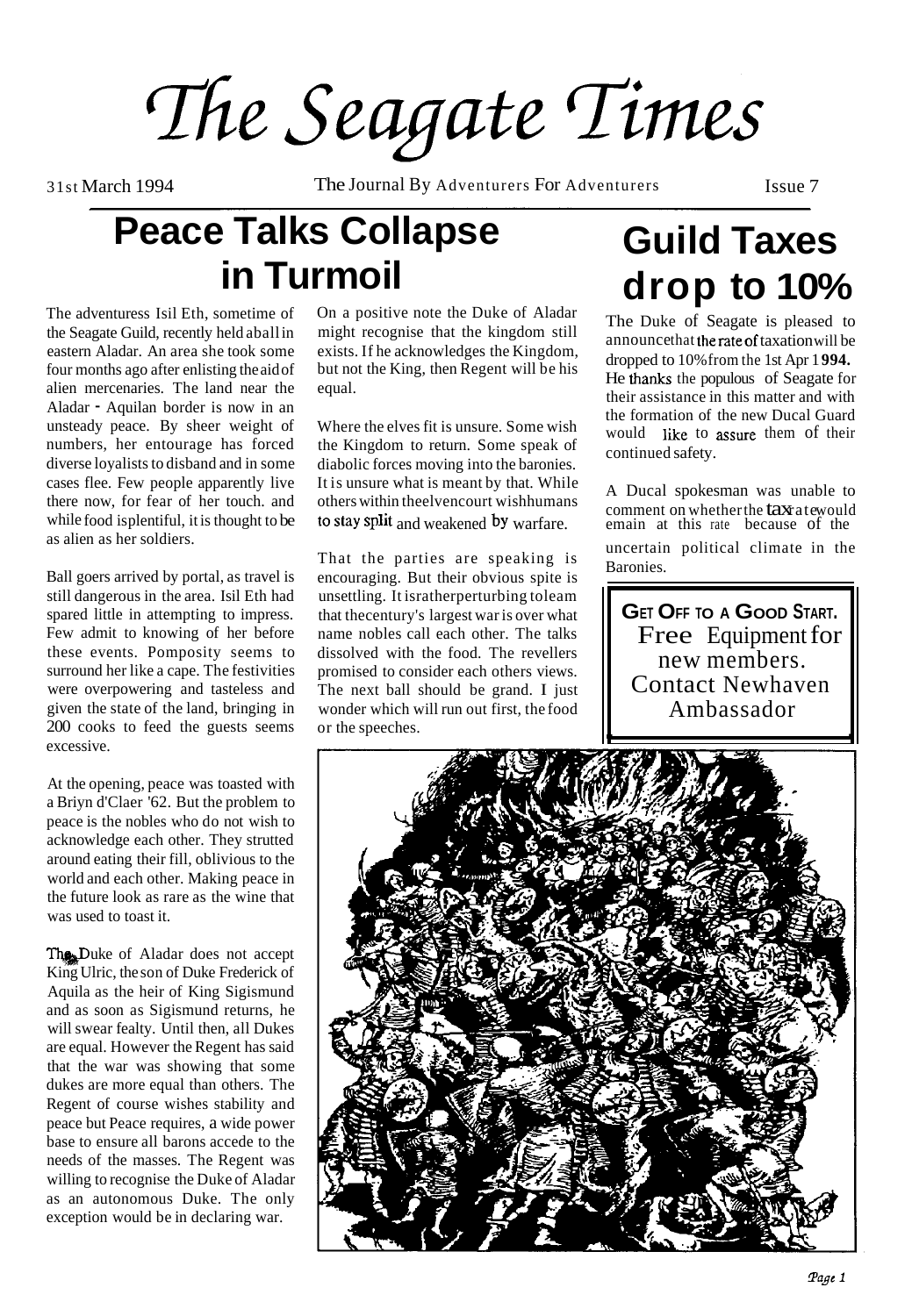## **Amba Mine re-opened. Permanent Death of Gareth**

The Miners Guild would like to thank the band of Adventures that solved several mysterious deaths in the iron mines and allowed the re-opening of the mines near the village of Amba.

The mines closed six months ago after the mysterious deaths of several miners. The party of adventures hired by the miners Guild also found that three villages had died in similar circumstances. In *the process, Gareth, a member of the Guild was killed and eaten by the fierce Rock Troll responsible for the closure of the mines.* Several of the other members of the party were considered lucky to survive the ordeal.



**Without It!** 



## **New Settlers in Seagate**

On the 2nd of March, four ships with a cargo of passengers, arrived in Seagate. The three hundred new settlers spent the first few days in the care of the Duke of Cazala.

Captain Gregory of the Cazala Foot Regiment said that the new settlers would be escorted to their new permanent home to the west of Seagate.

### **High Guard return from training exercise.**

The Cazala High Guard has returned to Slippery Rock after two months of training exercises with the Free Baronies to the north of Cazala. The exercises were said to be extremely successful with the High Guard also engaging local bandidts in the area.

# **Whale Strikes Bridge**

One and a half months ago a large whale materialised over the bridge and crashed through scaffolding, destroying a new portion of the bridge.

Chaos resulted as workers and peasants scattered in all directions, running for their lives. Rumours of an invasion of Seagate quickly circulated throughout the city. They were just as quickly quashed by the Town Guard who arrived on the scene. Guild security were asked to assist the local militia in investigating the stillmoving creature. Their studies revealed that the creature was quite dead, and very animated.

Its sudden appearance was due to being banished from off-plane. The investigations were called to a halt when the creature began swimming down-river, and it was last seen swimming out to sea. This raises the following questions; how the whale was transported off-plane, and

who was responsible for the animation and banishment. Guild security assure us that it was not any current membersofthe Guild, but request to speak with parties that were off-plane during that period of time.

Theuproar by labourers resulted in many men walking off the site. There was no progress for three weeks while new workers were found and a new contract was struck with the Masons Guild. The resulting explosion in costs has led to talk of another hike in taxes.

After pressing the Masons on acompletion time they assured us that its finishing would be imminent. However workers on the bridge were more pessimistic with their estimate of seven months to completion.

However one wonders if this bridge will ever be completed.

On a lighter note Josaphine Chapple, responsible for ceremonies on the day of the bridge opening, assured us that her plans are almost finalised and will be ready well in advance for the first historic crossing.

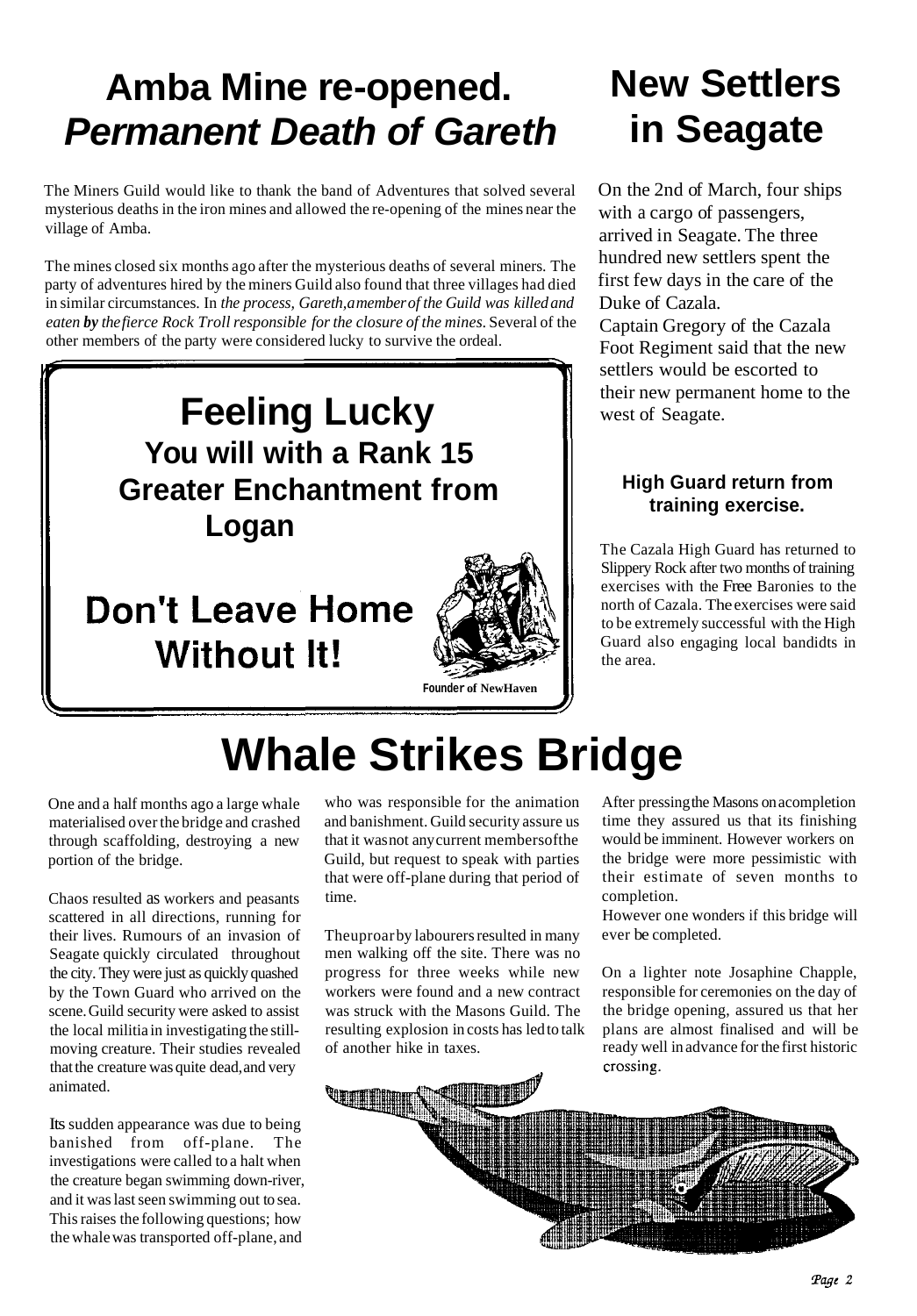### **New Face on Combined Church.**

The new Bishop of Aquila has recently given a rousing sermon preaching moderation. The Bishop spoke of the need torespectotherreligions within the Kingdom. He said "Many of our staunchest allies do not worship our God(s)". The capacity congregation comprised mainly of Church Knights and their pages is thought to have gone into an outraged frenzy.

The oratory became fiercer as the Bishop attacked deviations from orthodox theology within the Michealine and Urealite Churches. He warned Abbots to support his calls for greater contributions from the members of the Faith. Many of these calls seem reasonable, such as an increase in the contribution of seed grain which will ensure the famines do not last long.

The Bishop's call for everyone to gift one sword was met with silence. He said "The swords symbolise the misery of the last monthsand willbebeatenintoimplements for feeding the people.. This will show hope was not lost and the future is assured".

Land was required for the additional

planting needed to feed everyone. New land would be brought into production. The baronies need not fear loss of producing land. The church would nurture the parcelled gifts to the succour of all.

The Bishop believes anew world order is about toemerge, which will need astrong church to lead it. The Knights would be the arms of the church, the Clergy would be the legs, and the Bishops are the head leading the Church in the right direction.

Towards this end, novitiates would need to pass stricter ordeals. Ordeals that test their theology and compassion. Current clergy were ordered to look within. To note dissension and discern the truths.

The oratory was exceptional. As a correspondent I could not attend, but gained insight from the Bishop's secretary. Few of the attendees wished to comment afterwards, but those that did wereimpressedwith the Bishop's view of the peaceful world and said they would support him.

Looking at the stem veterans as they left the cathedral, I think I will too.

## **Cursed High Mana Area**

A Cursed high mana area has been discovered Sixty Miles to the Northwest of Drakenberg in the Southern end of the Drakenberg Mountains. Guild members are warned to treat the area with extreme caution as the area is under a magical effect that will destroy magical and invested items and reduce the Magical Aptitude of all people entering the area.



**Contact Morgan Laffette at Guild Lodgings** 

# **DUKE**  & **DUCHESS KILLED**

CONFLAGRATION AT DUCAL COURT. PALACE PILLAGED

### REFORMATION BRUITED IN CIUDAD PLASTORO.

### KING CARLOS INTERVENES TO QUELL ANARCHY.

### PLASTORO SUNDERED. HILDAGO CONSPIRACY SUPPRESSED.

Since the mysterious Disappearance of the Hildagan riding beasts in January, and the ensuing violent Engagements in the vast grasslands of Plas'Toro, Discord has been visited upon the capital city, Ciudad Plas'Toro, Paragon of the Far South. After several weeks of multitudinous, unrelated, belligerent, encounters between Orthodoxicists and Metadoxicists in that Wealthy trading-port, the tumescent canker was violently pierced in a flow of diseased humours on the night of the Feast of Saints Cyril and Methodius.

The Ducal Palace was set ablaze; the summer night & inebriated condition of the sleeping courtiers conspiring to augment the calamitous conflagration, an horrendously unforeseen disaster which claimed the lives of Duke  $&$  Duchess and much of their **Court** 

The fire and subsequent tropical storms made identification of all the remains difficult, but the Duke's ashes were clearly distinguished and given a vice-regal burial.

This infamous employment of such a well-known barbarian murder method clearly suggests the involvement of Almavivan anarchists and is believed to relate to the assassinations of the Destiny Ambassador to MittlemarkHaptstadt and Komissioner Gobbles (the former defacto Prime Minister of the Graf of Midheim).

King Carlos I of Destiny has personally visited Plas'Toro and installed military ruleasa temporary expendiency. It is believed that His Holy Majesty is considering dividing the Duchy into three Counties. Governor Tollsworth was unavailable for comment.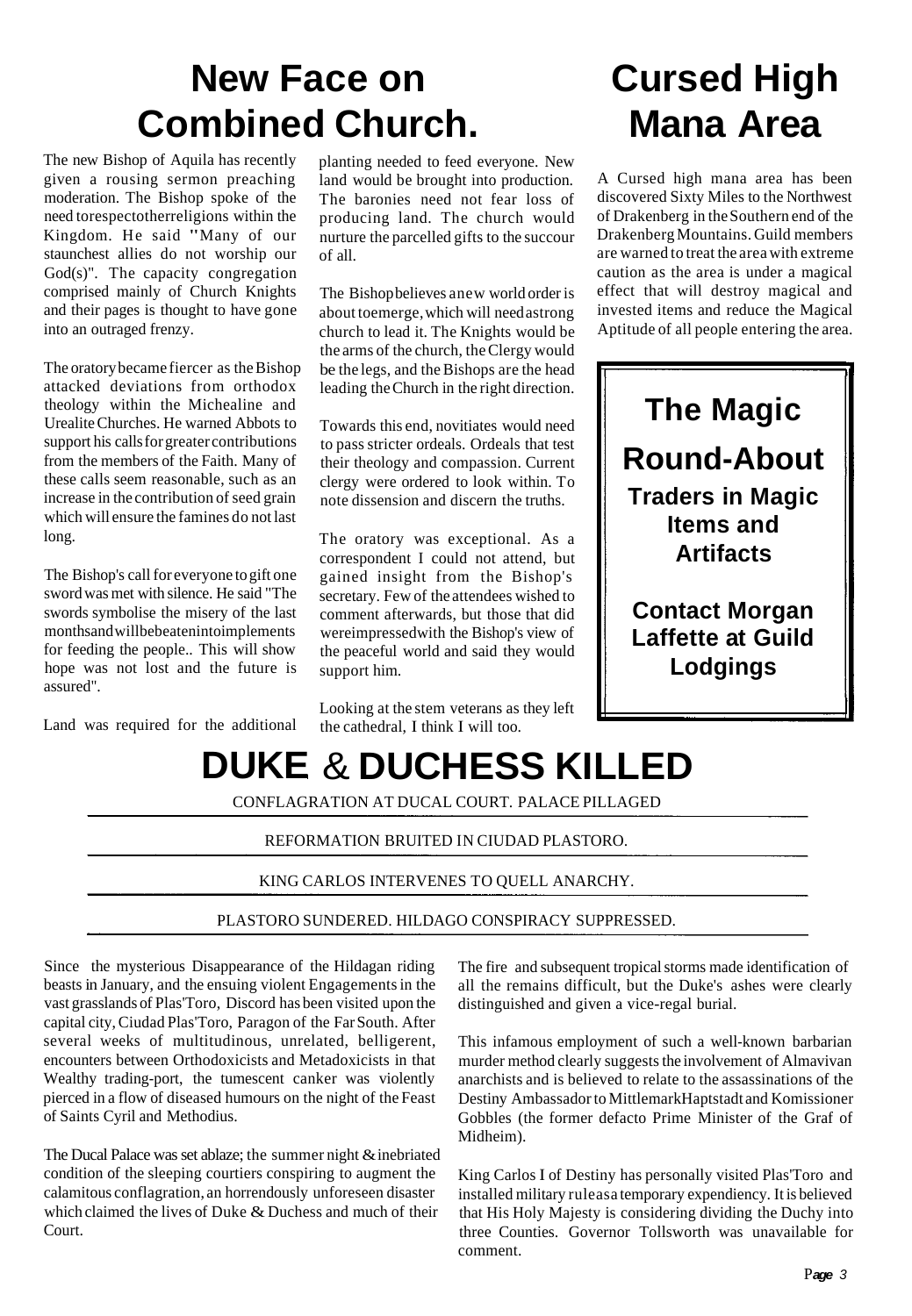## **Guild Party Causes Diplomatic Upset**

*A Guildparty involved in a diplomatic mission to the Orc nation of Klanz Nadrak east of the Debourgnac lands caused themselves problems by ignoring local* The hobbit village of Sunnynook has customs over the last three months

The incident happened after the party hadretired from a formal ball where they had been the honoured guests of the Dreadlord. During the night the party was disturbed by the sound of fighting in Vapour's room. It is important to note at this point that Vapour, a tall human air mage, considers himself a 'ladies man' , and had been making advances tovarious barmaids and suchlike that we had met on our travels though the human lands to the south of Klanz Nadrak. Half the party woke up and, after a short delay, managed to break down the door into the room. Vapour quickly exited the room, closely followed by a female orc. We separated the two of them, and Vapour explained that the orc had apparently sneaked into his room, and started attacking him for no reason. The orc retorted that Vapour belonged to her, as he fought back when she hit him, and therefore is keen on her, this was followed by questions regarding

mating customs and those of Vapour, to may well be adding a new ourself of  $\frac{m \times m}{m}$  textiles and ceramics. no apparent effect. The ore guards that had showed up by that time were rather hesitant to say anything, and were generally very differential to the female orc. When the Dreadlord arrived, we discovered that Vapour's assailant was his first daughter. Fortunately for Vapour the Dreadlord wouldn't let his daughter keep Vapour. Maybe he has other plans for her.

The upshot of this is: if you are a male (especially orc or human) in the above area, and you are attacked in bed by a female orc, it is vital that you do not fight back - unless of course you wish to marry her, in which case lay on in!

## **Hobbit Village Moves to Carzala**

recently relocated to a valley a couple a how long will it takefor his family to days south of the Cazalan village of arrive for the wedding and what date Crystal Springs. The villagers are arrive for the wedding and what date **Crystal Springs.** The **villagers** are would with him? We tried to point out the negotiating with our Duke **to** extend his would suit him? We tried to point out the negotiating with our Duke **to** extend his obvious difference between the local protection to them. These skilled artisans obvious difference between the local protection to them. These skilled artisans<br>mating customs and those of Vapour, to may well be adding a new style to Our



## **A NEW COUNT IN EREWHON**

With the unnatural disappearance of Count Darian of Erewhon in early February, Baron Nargut of Helfax has been appointed Regent of Coun ty Erewhon untilsuch time as the disposition of Count Darian may be determined.

Duke Branden of Brandenburg is looking into the affair. Dark forces summoned by Aquillan devil worshippers are suspected.





### **FREE FRESH CREAM BUNS!**

Please inform all guild hobbits seeing or viewing any active volcanos to report immediatly to Guild Security, to recieve a free cream bun.

GUILD SECURITY. **It's our job to be fear.**

## **BOOM IN EARNINGS**

The guild would like to congratulate a certain guild party for contributing a six figure sum in tax to the guild coffers for a reported three hours work. The Guild treasurer, speaking from his new plush office, asked us to congradulate the lads and said this is what all guild members should aspire to. Unfortunately, he could not reveal how the money was to be spent at this time. "Xool the Magnificant told us he had lost his fourth party and needed a hand, so we stormed our fourth castle." said one of the adventurers on his return.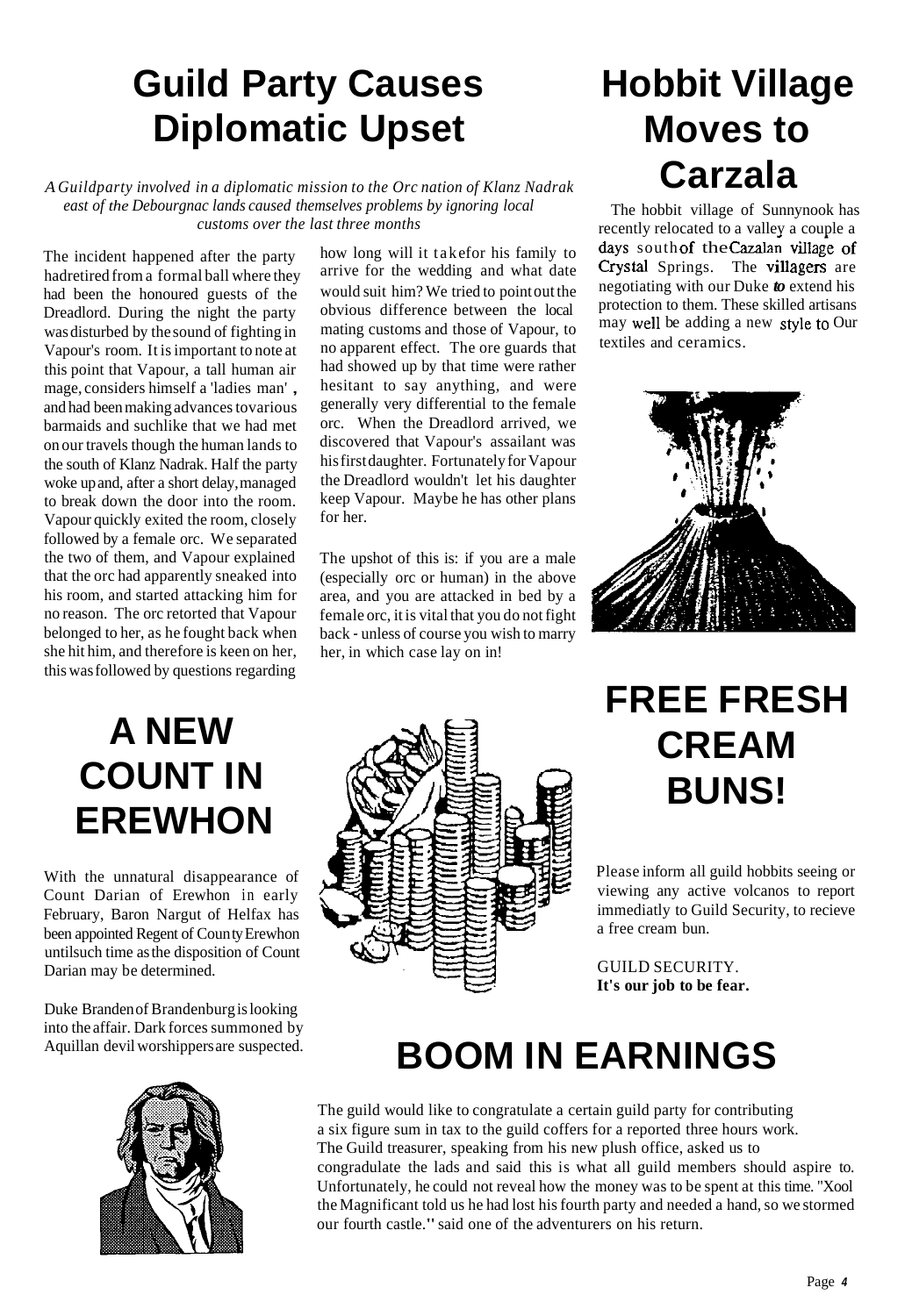## **Letters To The Editor**

#### Sir,

I write to show my heartfelt thanks to the party for rescuing myself and five comrades bodies from a permanent resting place. I must also thank Xool the Magnificent, being the only party member that I managed to banish before we were all put to the sword. For against great odds he did return and rescue our mortal souls. And to Murthac I will not rest until you again walk this earth, I shall not fail you again.

Yours in faith,

Adam

#### Sir

While I would not normally communicate withapublication such as yours, it seems to be the best way to publicly thank the brave lads who stormed the castles of the Fourth Reich to save my party from an awkward predicament. It is noble souls like these who give the Seagate Adventurers Guild its grand reputation for heroism. If any of the people involved happen to find themselvesin Volari, they should feel free to stop by the palace, and be assured of a warm welcome.

Princess Madeleine Carliese Volari.

### **Work Wanted**

Bodyguards are required for escort. Medium level guild members required. Fee payable by 50% split of the treasure take.

#### Hay yu

whi dnt y writ dat trsh in a linguage I cin red.

Unsined

#### Sir

I would like to state that I was nowhere near Seagate or its ghastly bridge at the time of the appearance of the whale. And if I catch those responsible for spreading those malicious rumour I'll teach them a lesson.

MrG. Candle Foot - Summoner (Retired)

To the nice editor of the Seagate Times,

I am a Air Mage I'm told. I was on adventure a month and a half ago, and I was thinking that things on theadventure were bad when I found I was about three miles underground fighting a hord of what the others tell me were Insect warriors. I was blind at the time, Gar was dead. Starflower is a mage of the mind. The type that everyone minds. Anyway I was thinking that things don't get worse but they did. I was suffucating for ten minutes I think, I think, and now the world doesn't seem normal. l am looking for a rank ten healer, to fix my mind. I don't like the blue people any more.

- Lath.

### **Notices to Guild Members**

### **MY DEEPEST GRATITUDE**

The Sorceress in Silver wishes to express her thanks to Thorn, Braegon, Logan, Eric, Saydar, Tempest, and Saracen for a job well done.

### **Hobbits say Thank you**

The following message was received at the Guild last week.

'The council of Sunnynook would like to thank the Adventurer's Guild for the care taken of the child Ahsgar Atholsson during the passage."

### **LOST AND FOUND**

A number of items of items have been returned to the Guild by Brass, a merchant of Calder. He informs us that he was contracted to deliver these goods by "The Dagger", who assured him that we would be able to locate their owners. Enclosed also was a note indicating that this was an act of good faith by "The Dagger", showing that they are willing to acquit the enmity that was forming between our respective guilds.

Should you suspect that any of these items may belong to you, contact Expediter John Smith at the Guild offices.

### **The Silkenish Web**

Hi, Silken's away on some sordid seduction just now, she asked me to fill in. I don't know why she asked me, probably because I was the only one who bumped into her while she was seducing the Duchess of Carzala just outside of town. "Braegon, would you mind stopping those guards for me ... and take care of my column ..." (in your dreams! - Silken)

I've got to tell everyone about this great new pub near the southern gates, their beer is to die for. I bumped into Eric down there (eating with a fork!?), probably trying to impress his date - though what he sees in hairy women who like to hang from the rafters by their tails beats the heck out of me.

That reminds meto mention Thorn. After sleeping with a tribe of Hobgoblins, she proclaimed undying love for her entire party, then flew off into the sun wrapped in Saydar's delighted embrace. Are all elves as fickle in love?

I've got a letter her... Dear Silken, (I'll read it anyway) We are having a turbulent time in our marital bliss, the problem is that I can't stand the sight of my partner. Anon.

Well the answer to that is simple, you shouldn't have married an orcish water mage. Illusionists. they have less sense than some air mages.

That's all for now, Braegon's tip of the month: Don't get involved with basiliskes, the relationship will only end on the rocks.

What do you think ...yeah you're right it is a bit corny, I think I'll change it...what do you mean I don't get to edit the column, come back here...

Dear me, lucky I got the Crystal of Vision tuned in and got to read this during a lull in the action here (No! Telary, leave that duck alone!) Sorry to have to leave you in Braegon's sweaty palms for a while but never fear. the Silken One shall return! (Ooooh Silverfoam, stop it, I like it!)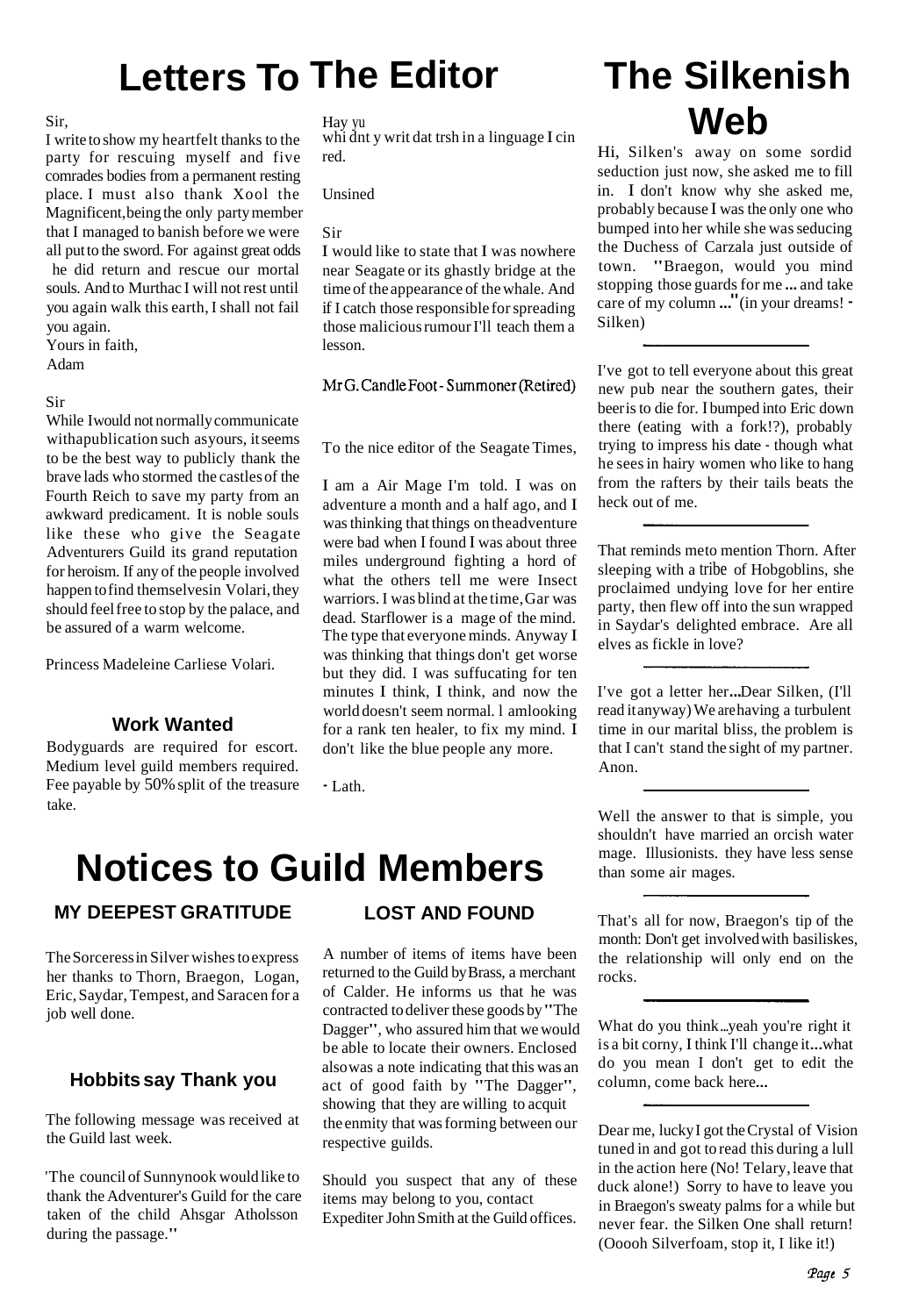### **Obituaries**



The following is the self-written obituary and last words we have received post-humously from Gar the Fire Mage.

## **Gar- The Fire Mage**

Hello all you vermin, friends and the elf. Thank you for a wonderful two years in which I made a amazing amount of money, drank an awful lot of booze, avoided marriage and the wife, and partied like mad.

Vahalla is wonderful and I am having a... shove off I'm trying to write here. Sorry. All these damn Vikings think they own the place. Some advice for you puny mortals

Phaeton, Romo, Valium and Haan - Loosen up a little. Kryann - Change your relgion and get a divorce. Dramus - Keep it up with the chatting up of ghosts. Dalran/Murthak - See you sometime guys. Br. Rowan - She's not bad. Eidilon -Stay off the dark path. Grendle - Drop dead you moron and don't come here.

Anyway got to go, we'rechallenging some pussies from Olympus to something called Bloodbowl. Hey Starflower no hard feelings. Just don't go out in Thunderstorms.

Live fast die wide everyone!

Gar

## **Garieth** - **The Celestial Warrior**

As party leader I should say a few words about Garieth. What can I say? It would be nice to say "I knew Garieth long and he enriched my life." Unfortunately I only knew Garieth six days and he made my life poorer. He was killed by a Rock Troll, after our previous party leader had failed to set a watch. He was fast runner, which hindered us as we tried to stop him being charmed away to his doom by a water sprite and because of this unfortunate incident I became party leader of this most difficult party whichincluded two orcs, an air mage, and abear. He also owed me 1000sp when he died. So I came to wish from the bottom of my heart that Garieth had not died.

Let us all mourn the passing of a fellow guild member.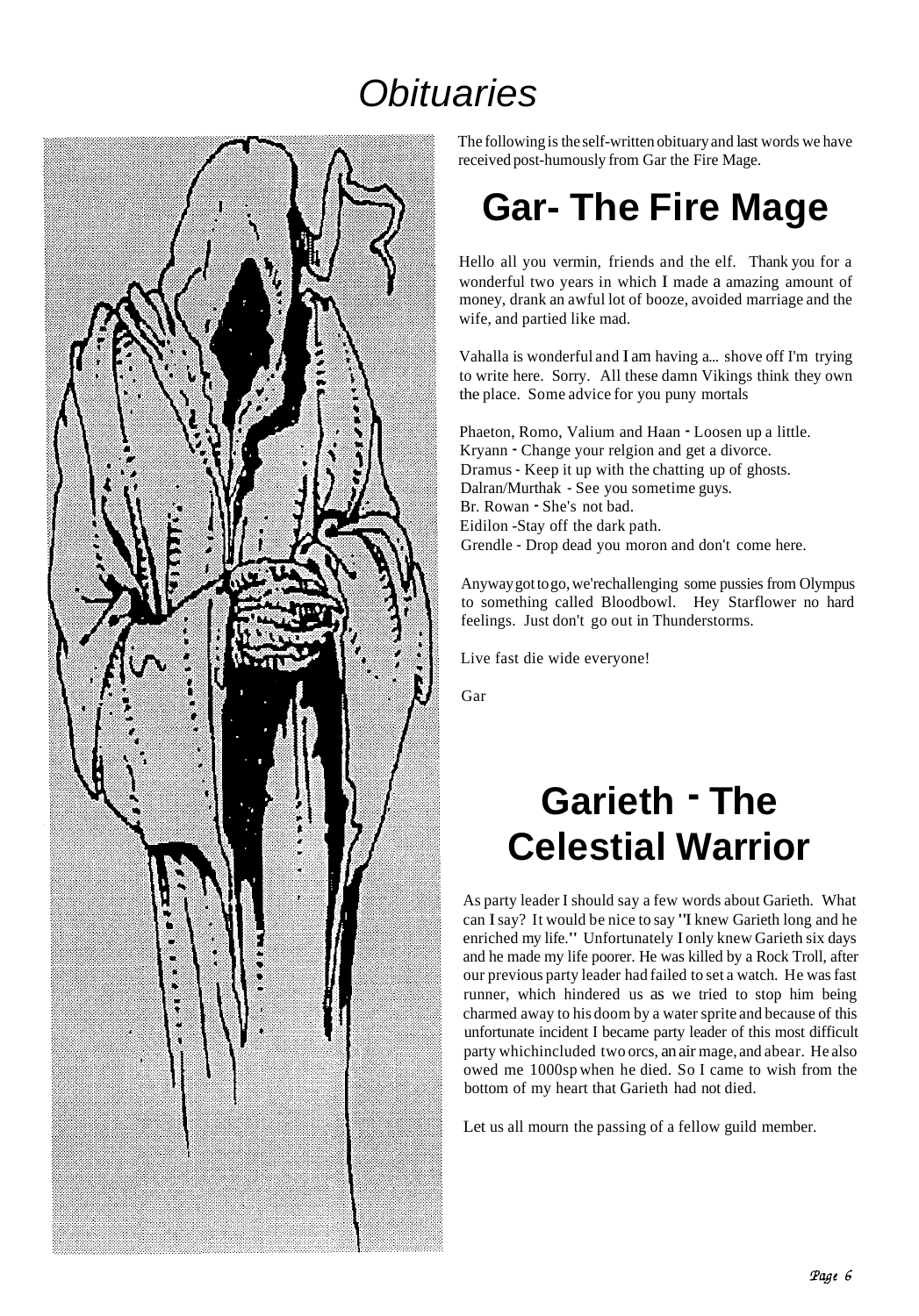

## **Recruits are required by the Aquilan and Aladarian Armies for the continuation of the war. Excellent Pay and Land are offered for both Short and Long term contracts.**

or

## **Guild Lodgings**

The following characters may be contacted at the Guild Lodgings by phoning the player of the character at the number below.

| Character                  | Player      | Phone    |
|----------------------------|-------------|----------|
| Bleyze                     | Craig       | 630 7537 |
| Engalton                   | Jono        | 302 0477 |
| Silken                     | Fiona       | 849 5343 |
| Logan                      | <b>Neil</b> | 828 5819 |
| Newhaven Rep               | Andrew      | 366 6139 |
| Morgan                     | Mike        | 520 3101 |
| <b>Castellan Borderers</b> | Alistair    | 302 0477 |
| John Smith                 | John        | 302 0477 |

The Editor of The Seagate Times Bleyze Chief Reporter Engalton

Contributions can be mailed (on disk preferably) to: Craig Harper, 8a Eldon Rd, Balmoral

Jono Bean C/o Circle Games, PO Box 105-320, Auckland. Phone 3020 477

Opinions Expressed in this document are not necessarily the opinions of The Seagate Times or Management